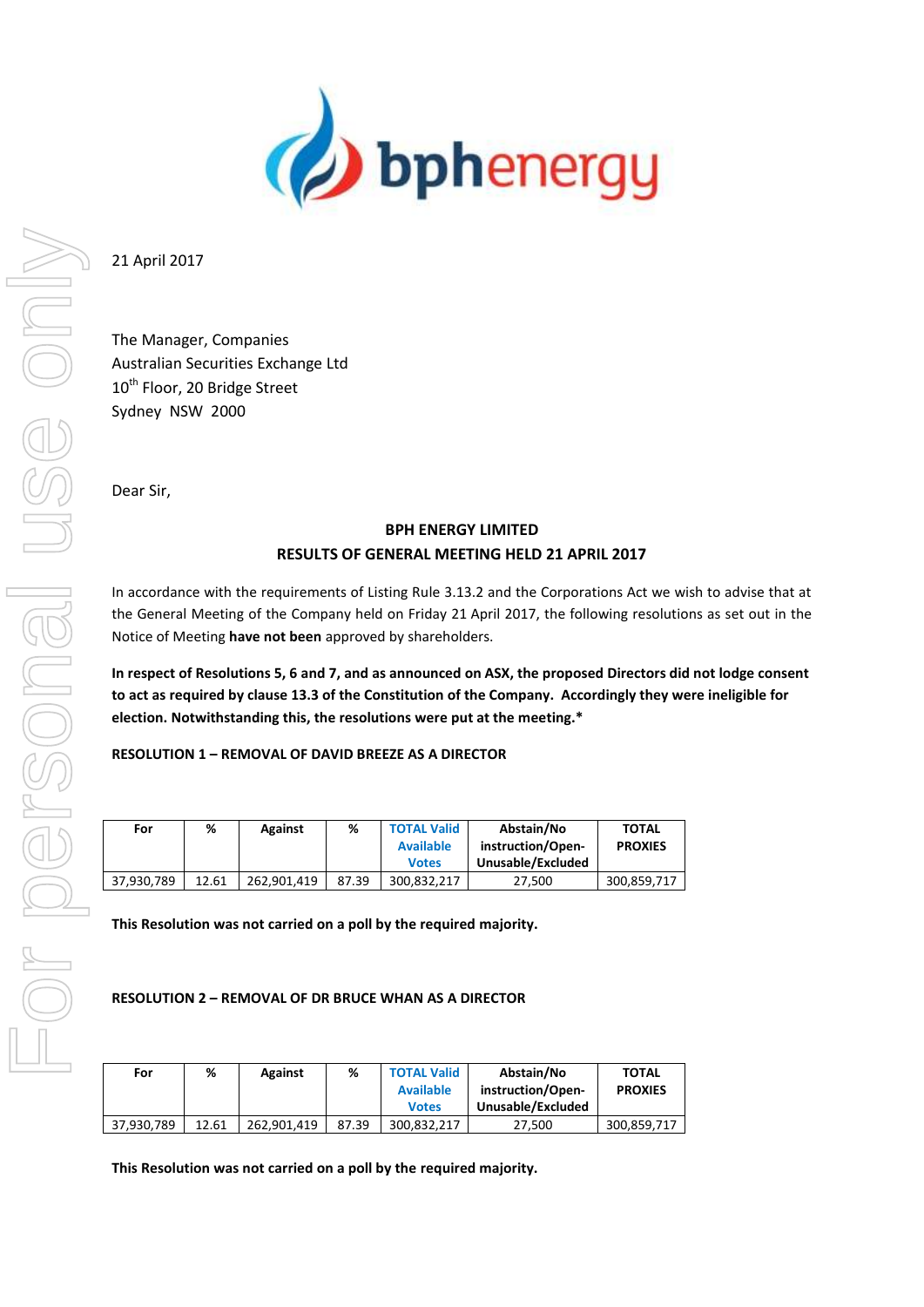| For        | %     | <b>Against</b> | %     | <b>TOTAL Valid</b><br><b>Available</b> | Abstain/No<br>instruction/Open- | <b>TOTAL</b><br><b>PROXIES</b> |
|------------|-------|----------------|-------|----------------------------------------|---------------------------------|--------------------------------|
|            |       |                |       | <b>Votes</b>                           | Unusable/Excluded               |                                |
| 37.793.098 | 12.56 | 263.039.119    | 87.44 | 300.832.217                            | 27.500                          | 300,859,717                    |

**This Resolution was not carried on a poll by the required majority.**

## **RESOLUTION 4 – REMOVAL OF GREGORY VIVIAN GILBERT AS A DIRECTOR**

| For        | %     | Against     | %     | <b>TOTAL Valid</b> | Abstain/No        | <b>TOTAL</b>   |
|------------|-------|-------------|-------|--------------------|-------------------|----------------|
|            |       |             |       | <b>Available</b>   | instruction/Open- | <b>PROXIES</b> |
|            |       |             |       | <b>Votes</b>       | Unusable/Excluded |                |
| 37.849.010 | 12.58 | 262.983.207 | 87.42 | 300.832.217        | 27.500            | 300.859.717    |

**This Resolution was not carried on a poll by the required majority.**

#### **RESOLUTION 5 – APPOINTMENT OF DR PETER KING AS A DIRECTOR**

| For        | %     | <b>Against</b> | ℅     | <b>TOTAL Valid</b> | Abstain/No        | <b>TOTAL</b>   |
|------------|-------|----------------|-------|--------------------|-------------------|----------------|
|            |       |                |       | <b>Available</b>   | instruction/Open- | <b>PROXIES</b> |
|            |       |                |       | <b>Votes</b>       | Unusable/Excluded |                |
| 39.281.454 | 13.06 | 261.550.763    | 86.94 | 300.832.217        | 27.500            | 300,859,717    |

**This Resolution was not carried on a poll by the required majority.\***

### **RESOLUTION 6 – APPOINTMENT OF BARRY NICHOLSON AS A DIRECTOR**

*".*

.

| For        | %     | Against     | %     | <b>TOTAL Valid</b> | Abstain/No        | <b>TOTAL</b>   |
|------------|-------|-------------|-------|--------------------|-------------------|----------------|
|            |       |             |       | <b>Available</b>   | instruction/Open- | <b>PROXIES</b> |
|            |       |             |       | <b>Votes</b>       | Unusable/Excluded |                |
| 38.970.754 | 12.97 | 261.581.463 | 87.03 | 300.552.217        | 307.500           | 300,859,717    |

**This Resolution was not carried on a poll by the required majority.\***

#### **RESOLUTION 7 – APPOINTMENT OF LUN-MAN CHEUNG AS A DIRECTOR**

| For        | %     | <b>Against</b> | %     | <b>TOTAL Valid</b> | Abstain/No        | <b>TOTAL</b>   |
|------------|-------|----------------|-------|--------------------|-------------------|----------------|
|            |       |                |       | <b>Available</b>   | instruction/Open- | <b>PROXIES</b> |
|            |       |                |       | <b>Votes</b>       | Unusable/Excluded |                |
| 38,970,754 | 12.97 | 261.581.463    | 87.03 | 300.552.217        | 307.500           | 300,859,717    |

**This Resolution was not carried on a poll by the required majority.\***